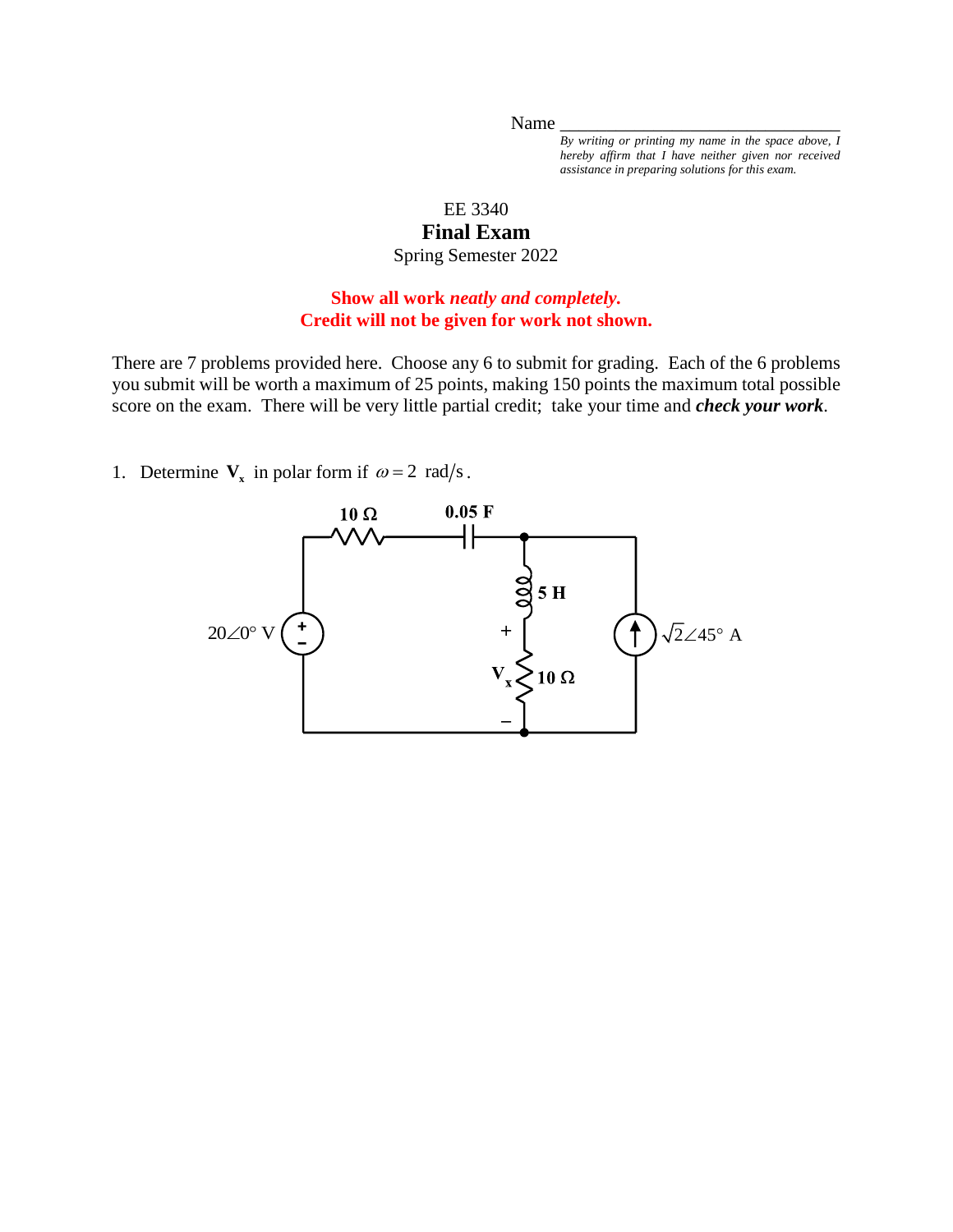2. Determine the input impedance,  $\mathbf{Z}_{in}$ , in rectangular (Cartesian) form if  $\omega = 5$  rad/s.

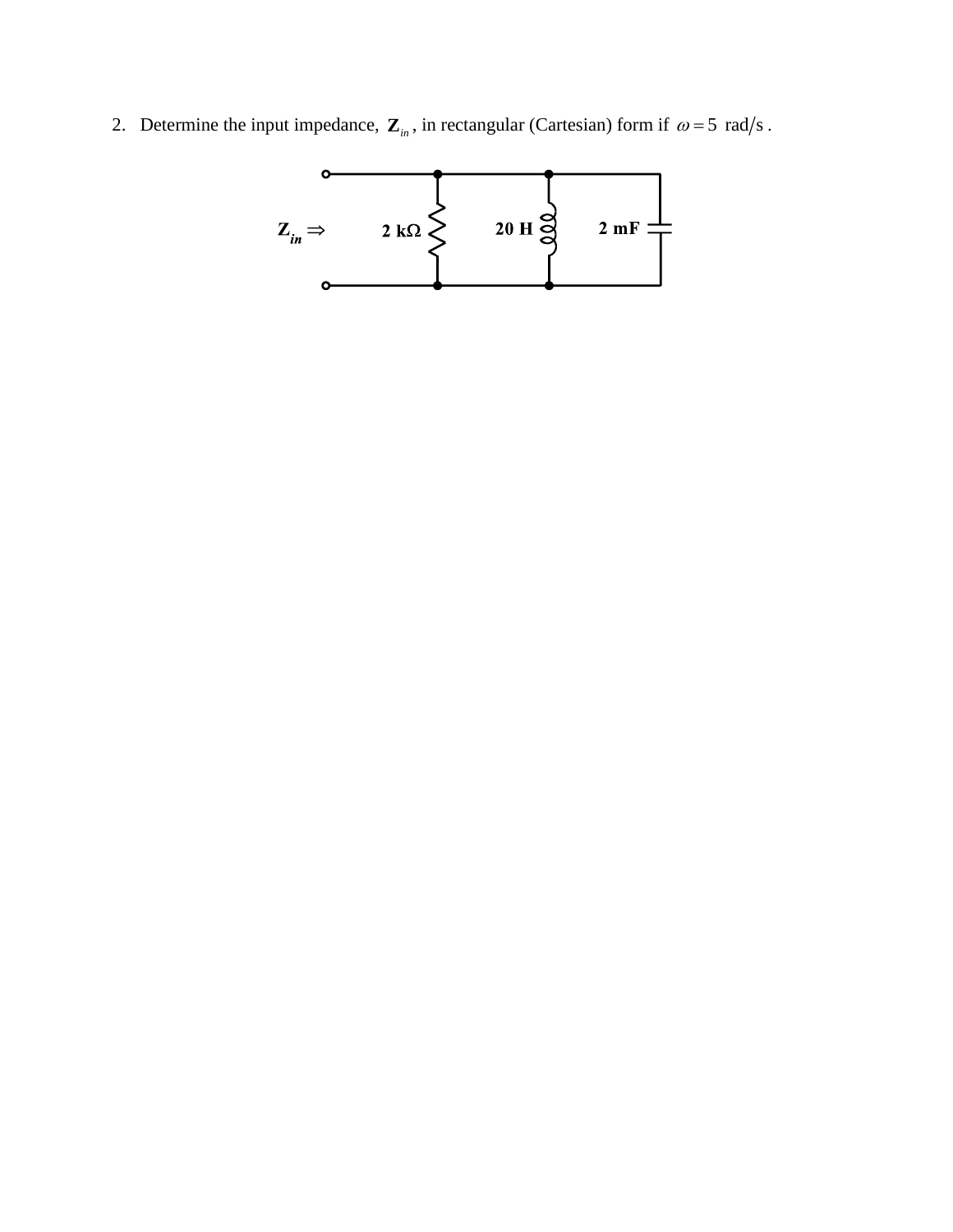- 3. Given two signals,  $x(t) = 2\sin(\omega t 30^\circ)$  and  $y(t) = 3\cos(\omega t 45^\circ)$ :
	- a. Accurately sketch a phasor diagram showing the proper length and orientation of each of these two signals.



b. What is the phase angle of  $x(t)$  with respect to  $y(t)$ ?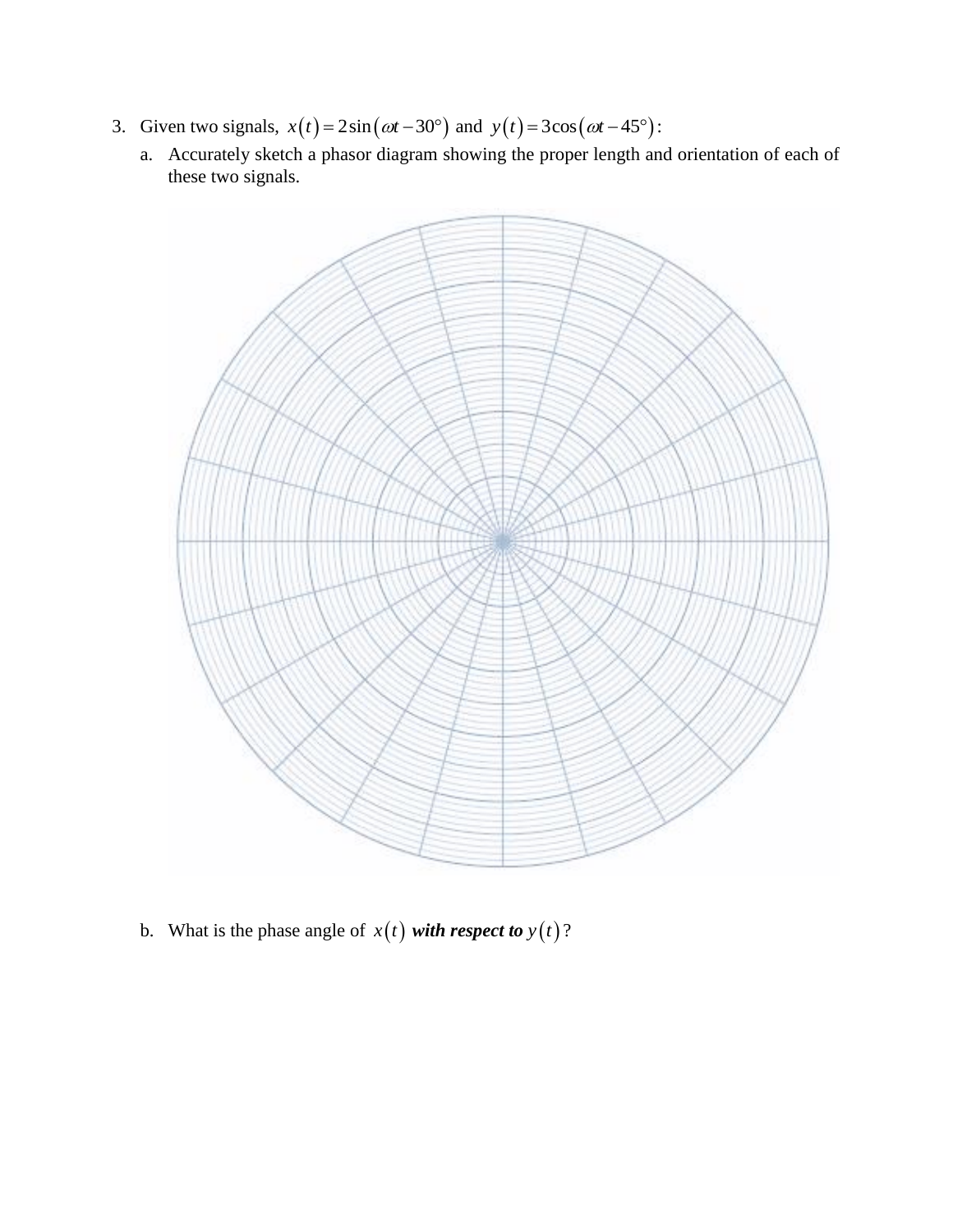4. As a final step in the design process, the output stage of a radio amplifier must be matched to the impedance of its speaker by using an impedance-matching transformer as shown below. The selected speaker has input impedance equal to  $4\Omega$ , and the amplifier requires a load impedance of 2500  $\Omega$  for optimum performance. Assume the transformer is ideal, and determine the necessary turns ratio to accomplish the desired match

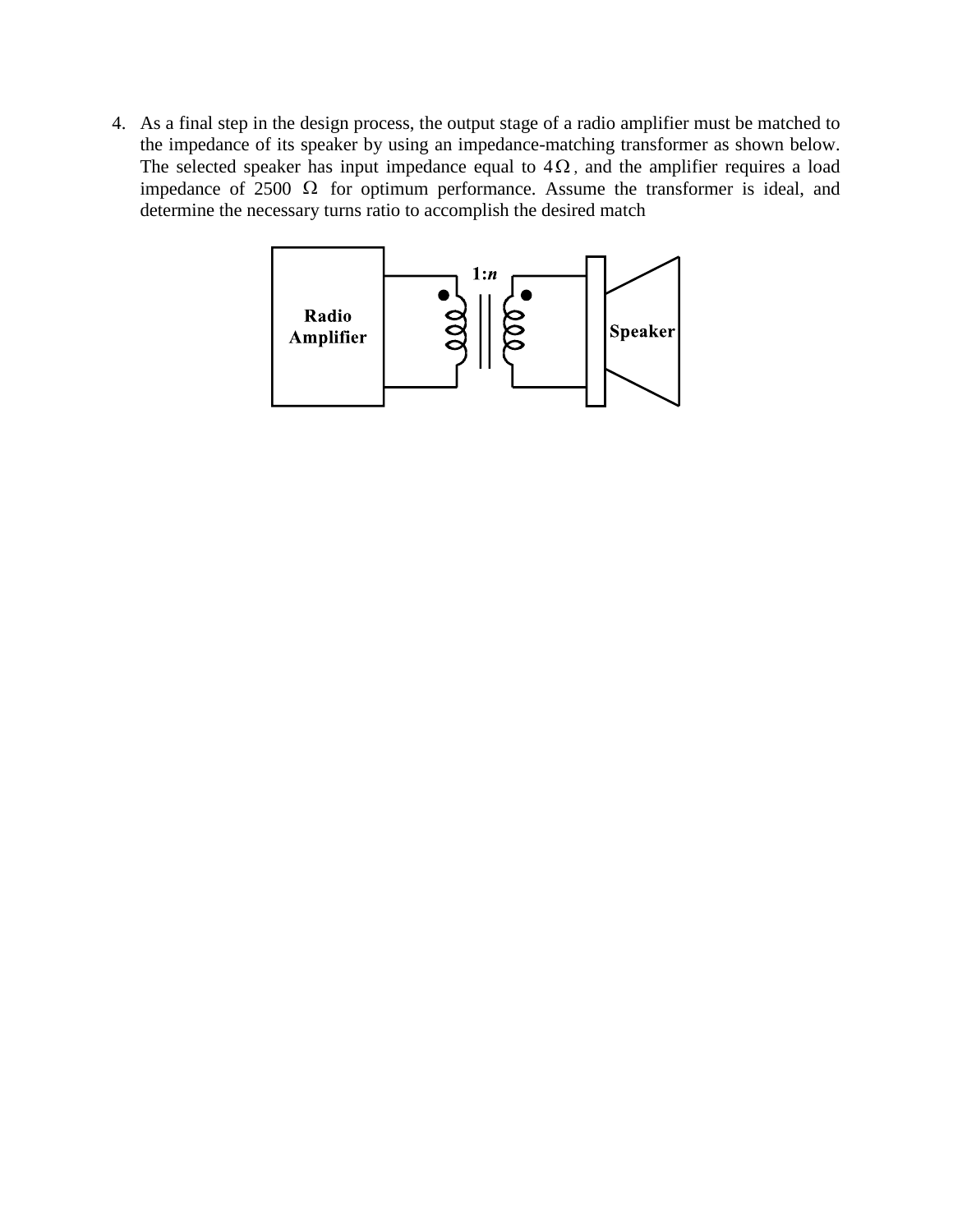5. Determine the voltage transfer function of the filter circuit shown below and classify the filter as LP, HP, BP or BS. *Clearly* explain your reasoning.

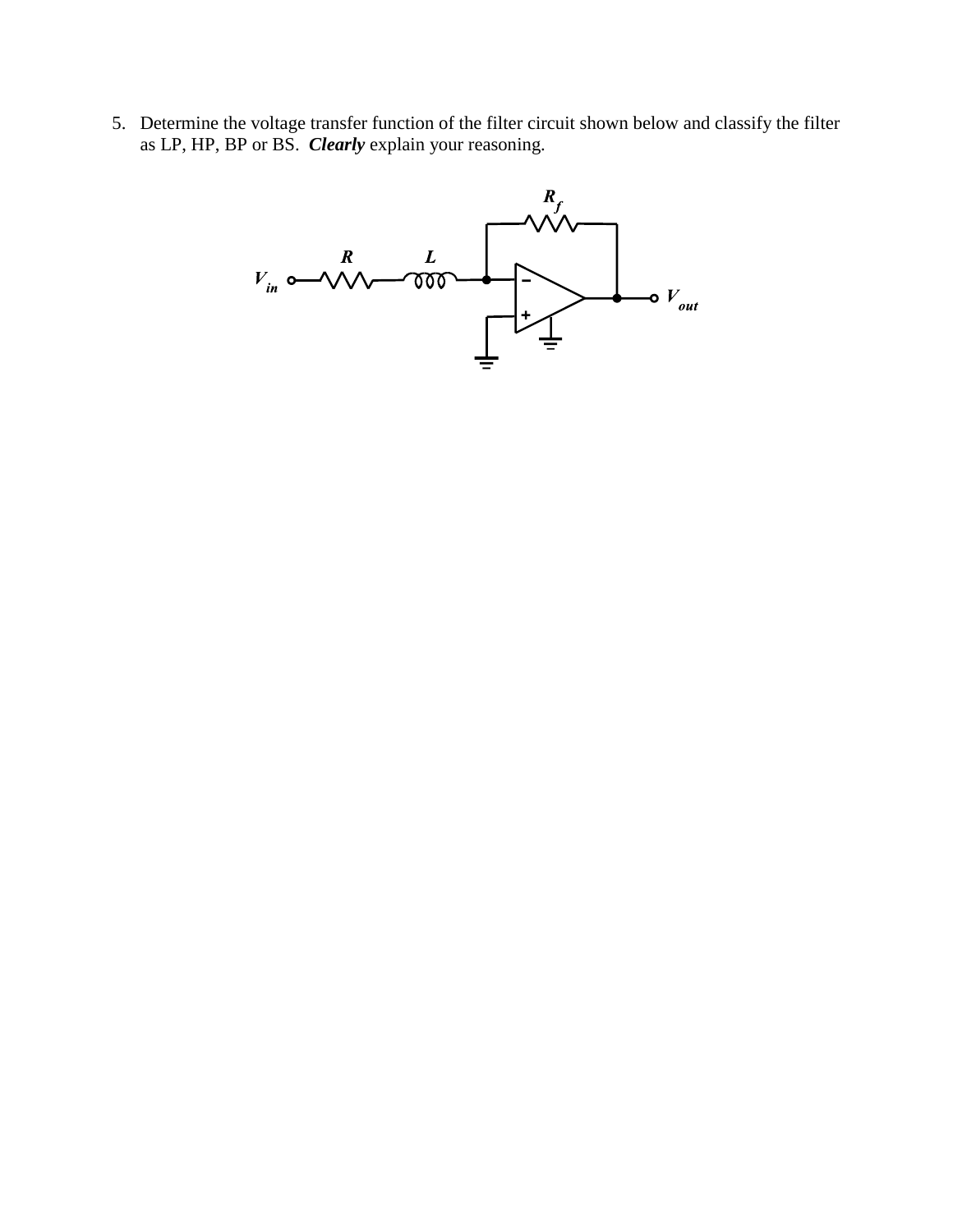6. A balanced three-phase distribution system is shown below. Determine the value of the neutral current,  $I_n$ , in rectangular (Cartesian) form.